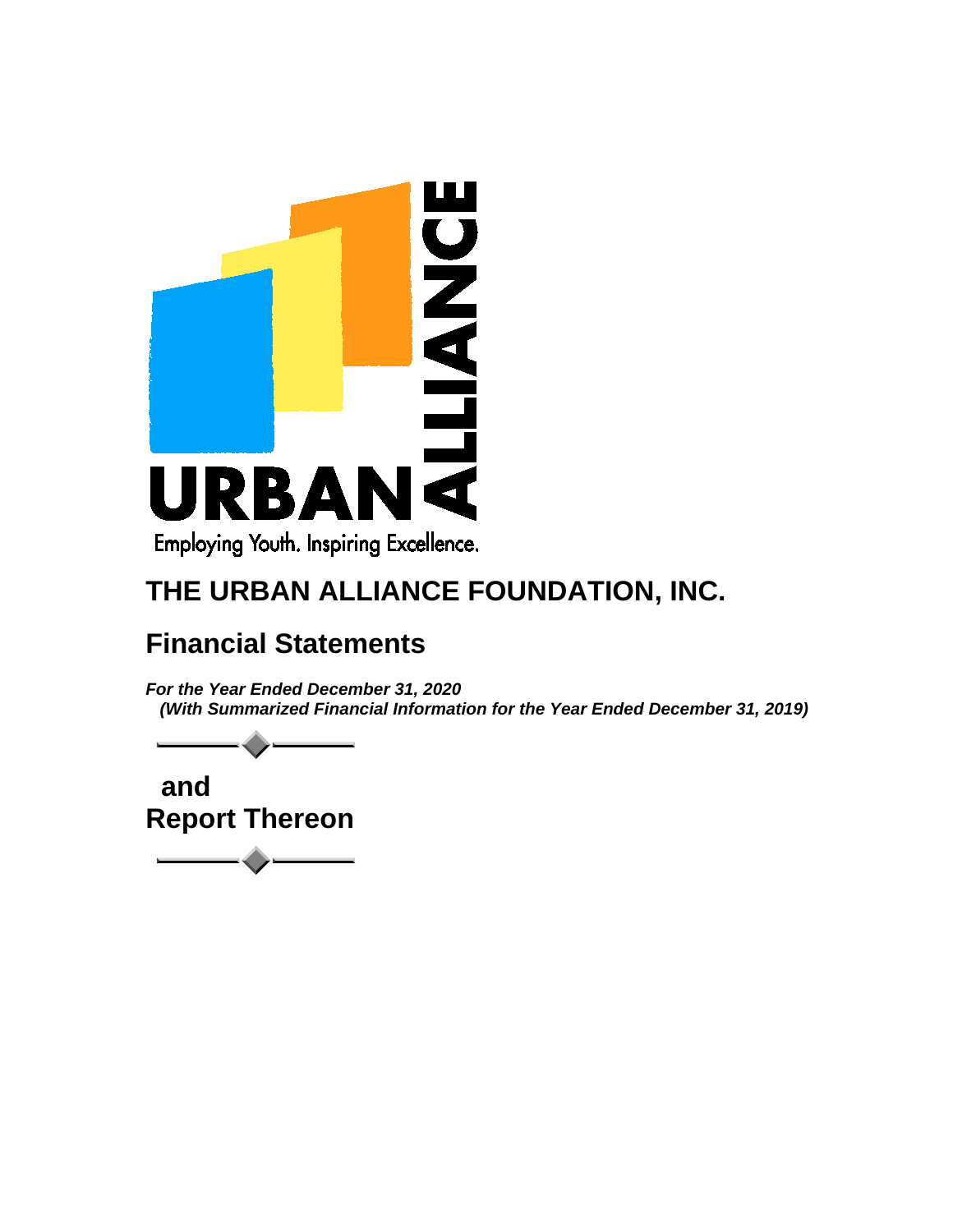# **TABLE OF CONTENTS** For the Year Ended December 31, 2020

 $\overline{a}$ 

|                             | Page |
|-----------------------------|------|
|                             |      |
| <b>Financial Statements</b> |      |
|                             |      |
|                             |      |
|                             |      |
|                             |      |
|                             |      |
|                             |      |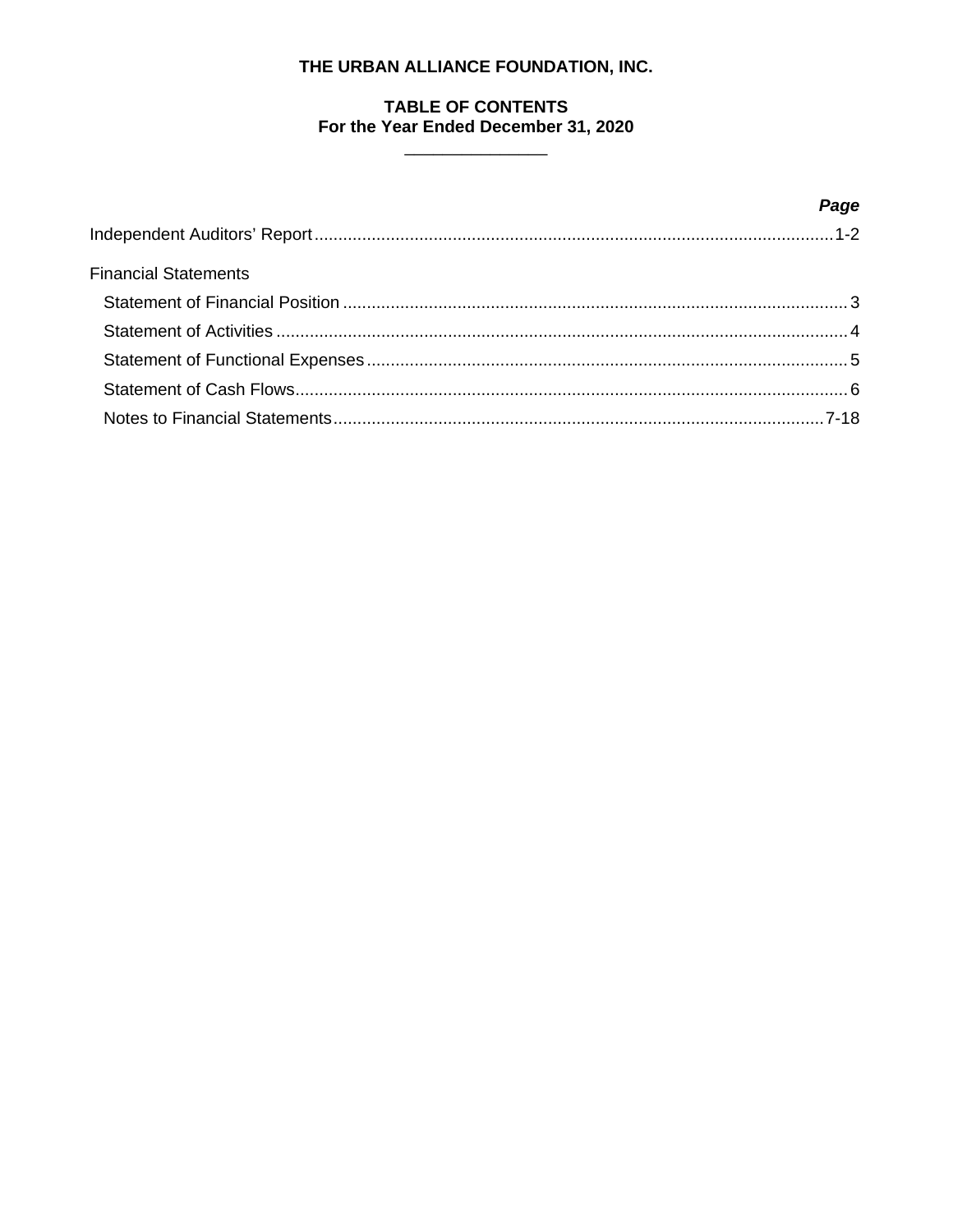

#### **INDEPENDENT AUDITORS' REPORT**

To the Board of Directors of The Urban Alliance Foundation, Inc.

We have audited the accompanying financial statements of The Urban Alliance Foundation, Inc. (the Foundation), which comprise the statement of financial position as of December 31, 2020, and the related statements of activities, functional expenses and cash flows for the year then ended, and the related notes to the financial statements.

#### **Management's Responsibility for the Financial Statements**

Management is responsible for the preparation and fair presentation of these financial statements in accordance with accounting principles generally accepted in the United States of America; this includes the design, implementation, and maintenance of internal control relevant to the preparation and fair presentation of financial statements that are free from material misstatement, whether due to fraud or error.

#### **Auditors' Responsibility**

Our responsibility is to express an opinion on these financial statements based on our audits. We conducted our audits in accordance with auditing standards generally accepted in the United States of America. Those standards require that we plan and perform the audit to obtain reasonable assurance about whether the financial statements are free from material misstatement.

An audit involves performing procedures to obtain audit evidence about the amounts and disclosures in the financial statements. The procedures selected depend on the auditors' iudament. including the assessment of the risks of material misstatement of the financial statements, whether due to fraud or error. In making those risk assessments, the auditor considers internal control relevant to the entity's preparation and fair presentation of the financial statements in order to design audit procedures that are appropriate in the circumstances, but not for the purpose of expressing an opinion on the effectiveness of the entity's internal control. Accordingly, we express no such opinion. An audit also includes evaluating the appropriateness of accounting policies used and the reasonableness of significant accounting estimates made by management, as well as evaluating the overall presentation of the financial statements.

We believe that the audit evidence we have obtained is sufficient and appropriate to provide a basis for our audit opinion.



M **MARCUMGROUP** MEMBER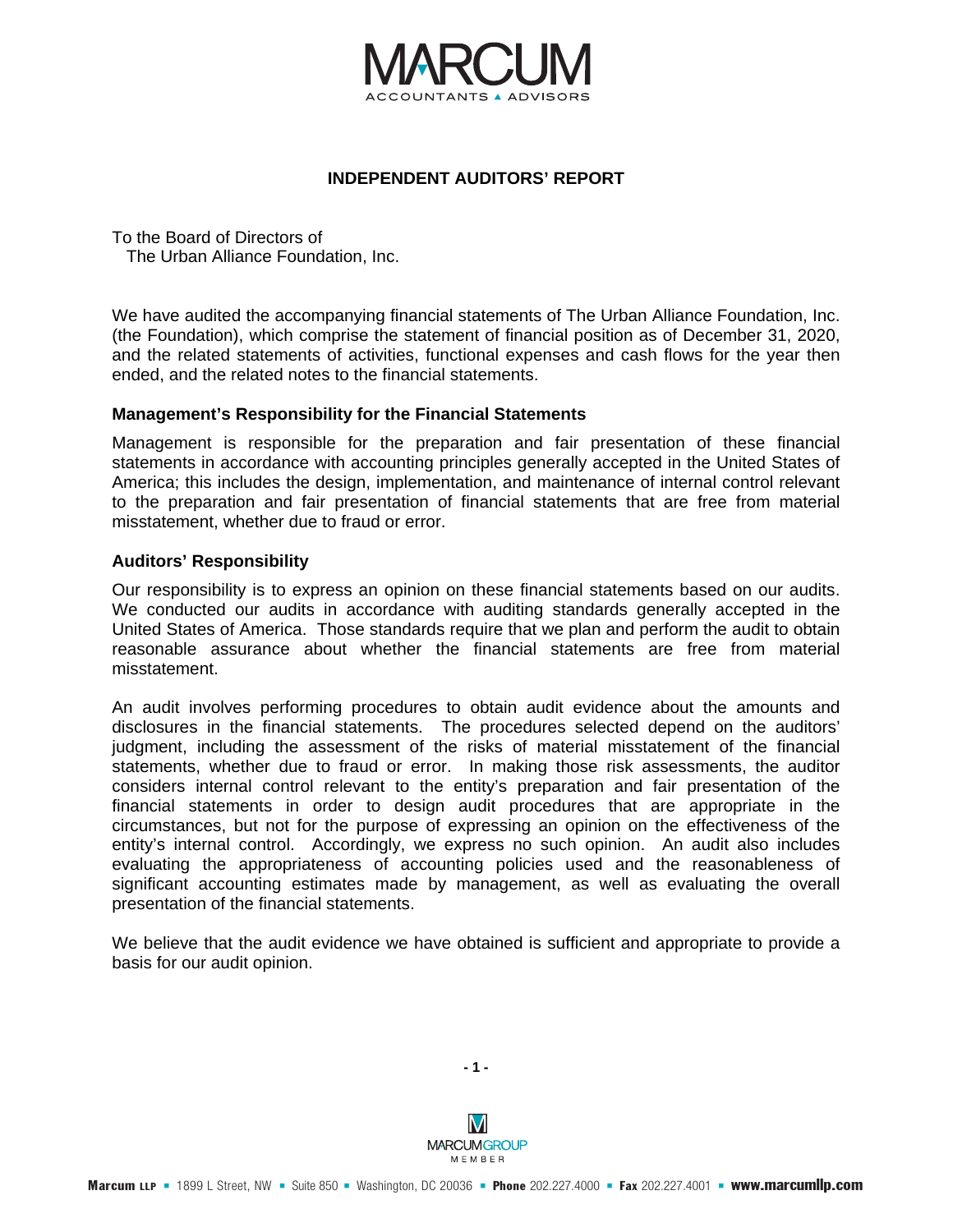### **Opinion**

In our opinion, the 2020 financial statements referred to above present fairly, in all material respects, the financial position of The Urban Alliance Foundation, Inc. as of December 31, 2020, and the changes in its net assets and its cash flows for the year then ended in accordance with accounting principles generally accepted in the United States of America.

#### **Other Matter**

#### *Report on Summarized Comparative Information*

We have previously audited the Foundation's 2019 financial statements, and in our report dated June 4, 2020, we expressed an unmodified opinion on those audited financial statements. In our opinion, the summarized comparative information presented herein as of and for the year ended December 31, 2019, is consistent, in all material respects, with the audited financial statements from which it has been derived.

Marcum LLP

Washington, DC August 25, 2021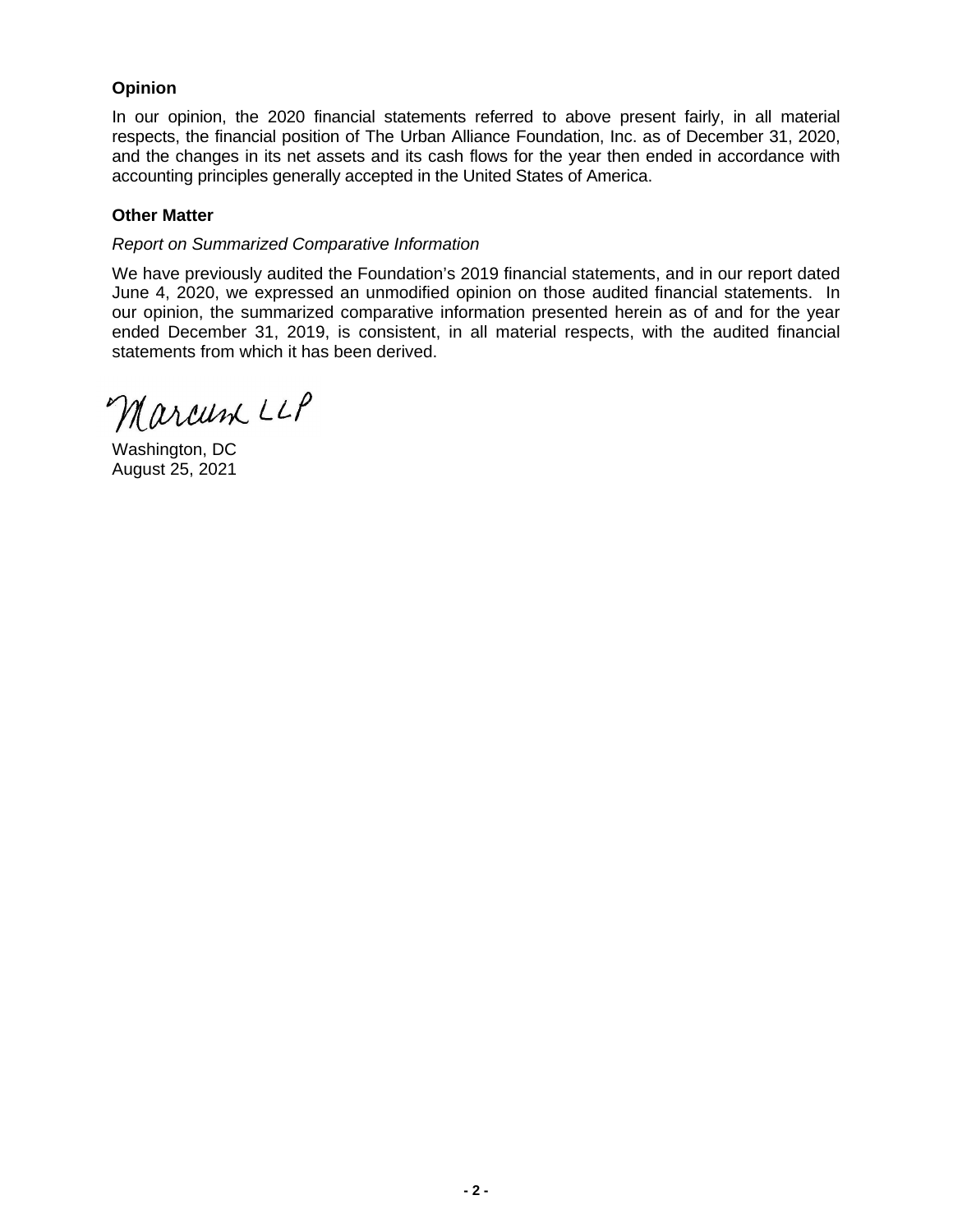## **STATEMENT OF FINANCIAL POSITION December 31, 2020 (With Summarized Financial Information as of December 31, 2019)**

 $\overline{\phantom{a}}$  , where  $\overline{\phantom{a}}$ 

|                                          | 2020             | 2019             |
|------------------------------------------|------------------|------------------|
| <b>ASSETS</b>                            |                  |                  |
| Cash and cash equivalents                | \$<br>6,688,308  | \$<br>3,848,945  |
| Investments                              | 3,253,200        | 3,223,852        |
| Accounts receivable, net                 | 317,531          | 367,910          |
| Grants and contributions receivable, net | 2,737,181        | 2,614,817        |
| Other assets                             | 160,615          | 81,646           |
| Property and equipment, net              | 10,370           | 26,788           |
| <b>TOTAL ASSETS</b>                      | 13,167,205<br>\$ | 10,163,958<br>\$ |
| <b>LIABILITIES AND NET ASSETS</b>        |                  |                  |
| Liabilities                              |                  |                  |
| Accounts payable and accrued expenses    | \$<br>236,033    | \$<br>387,597    |
| Deferred revenue                         | 939,474          | 964,514          |
| Deferred rent                            | 34,906           | 30,536           |
| Capital lease obligation                 | 7,446            | 22,338           |
| Note payable                             | 1,463,887        |                  |
| <b>TOTAL LIABILITIES</b>                 | 2,681,746        | 1,404,985        |
| <b>Net Assets</b>                        |                  |                  |
| Without donor restrictions               |                  |                  |
| Undesignated                             | 1,761,936        | 1,389,773        |
| Board-designated                         | 3,205,500        | 2,907,000        |
| <b>Total Without Donor Restrictions</b>  | 4,967,436        | 4,296,773        |
| With donor restrictions                  | 5,518,023        | 4,462,200        |
| <b>TOTAL NET ASSETS</b>                  | 10,485,459       | 8,758,973        |
| TOTAL LIABILITIES AND NET ASSETS         | 13,167,205<br>\$ | 10,163,958<br>\$ |

**The accompanying notes are an integral part of these financial statements.**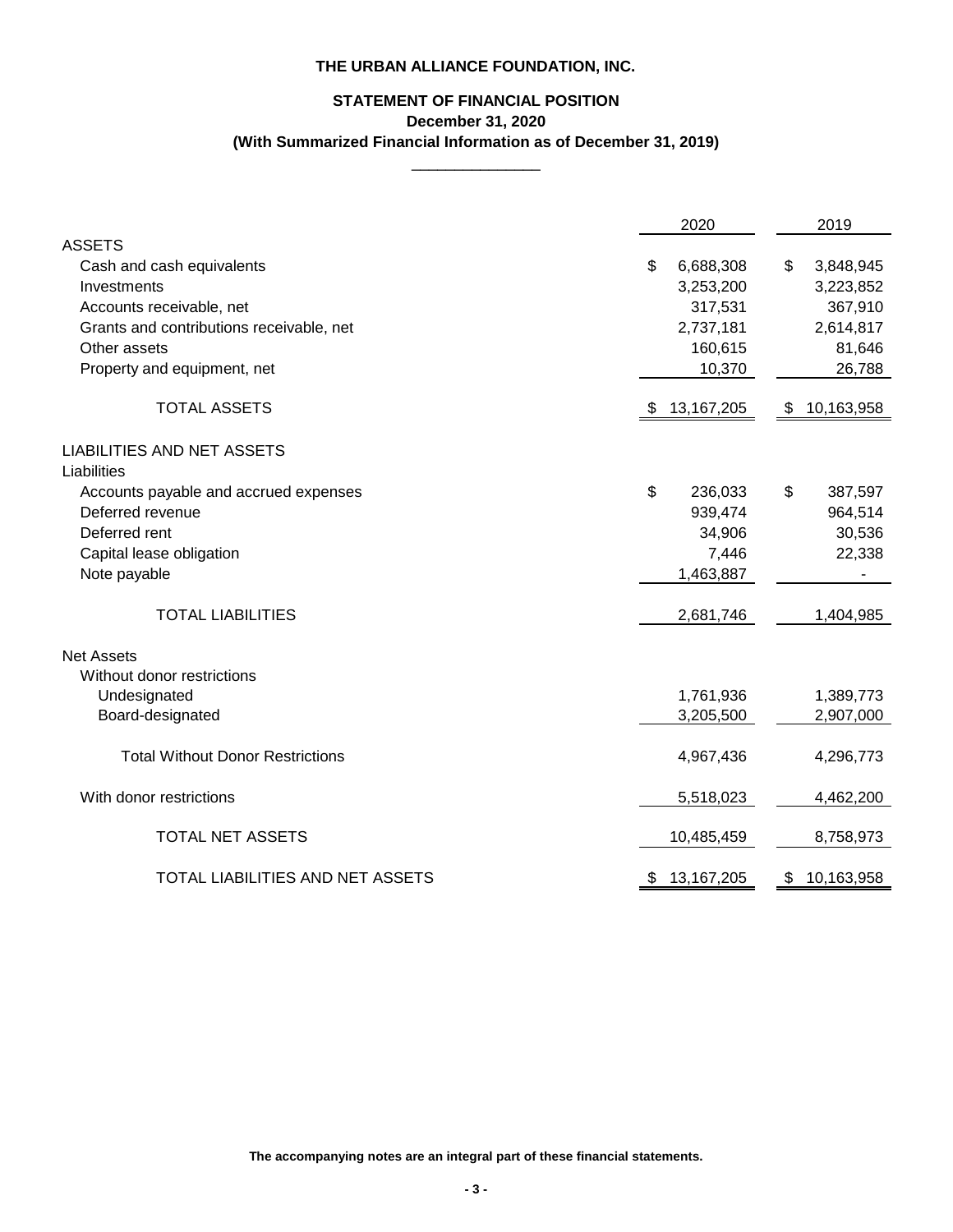# **STATEMENT OF ACTIVITIES For the Year Ended December 31, 2020 (With Summarized Financial Information for the Year Ended December 31, 2019)**

\_\_\_\_\_\_\_\_\_\_\_\_\_\_\_

|                                        | <b>Without Donor</b><br>Restrictions | <b>With Donor</b><br>Restrictions | 2020<br>Total   | 2019<br>Total   |
|----------------------------------------|--------------------------------------|-----------------------------------|-----------------|-----------------|
| <b>REVENUE AND SUPPORT</b>             |                                      |                                   |                 |                 |
| <b>Grants and contributions</b>        | \$<br>641,785                        | $\mathfrak{S}$<br>5,624,236       | 6,266,021<br>\$ | 3,729,841<br>\$ |
| Contracts                              | 3,402,516                            |                                   | 3,402,516       | 3,852,928       |
| Federal grants                         | 1,572,794                            |                                   | 1,572,794       | 2,585,639       |
| Donated facilities and services        | 167,693                              |                                   | 167,693         | 346,120         |
| Investment income, net                 | 136,448                              |                                   | 136,448         | 223,242         |
| Other income                           | 1,776                                |                                   | 1,776           |                 |
| Net assets released from restrictions: |                                      |                                   |                 |                 |
| Satisfaction of purpose restrictions   | 4,530,389                            | (4,530,389)                       |                 |                 |
| Satisfaction of time restrictions      | 38,024                               | (38, 024)                         |                 |                 |
| <b>TOTAL REVENUE</b>                   |                                      |                                   |                 |                 |
| <b>AND SUPPORT</b>                     | 10,491,425                           | 1,055,823                         | 11,547,248      | 10,737,770      |
| <b>EXPENSES</b>                        |                                      |                                   |                 |                 |
| Program Services:                      |                                      |                                   |                 |                 |
| Workforce development programs         | 7,107,653                            |                                   | 7,107,653       | 7,863,355       |
| Youth programs                         | 1,107,029                            |                                   | 1,107,029       | 1,141,519       |
| Program development                    | 786,258                              |                                   | 786,258         | 1,011,905       |
| <b>Total Program Services</b>          | 9,000,940                            |                                   | 9,000,940       | 10,016,779      |
| <b>Supporting Services:</b>            |                                      |                                   |                 |                 |
| Management and general                 | 127,235                              |                                   | 127,235         | 161,583         |
| Development and fundraising            | 692,587                              |                                   | 692,587         | 654,677         |
| <b>Total Supporting Services</b>       | 819,822                              |                                   | 819,822         | 816,260         |
| TOTAL EXPENSES                         | 9,820,762                            |                                   | 9,820,762       | 10,833,039      |
| <b>CHANGE IN NET ASSETS</b>            | 670,663                              | 1,055,823                         | 1,726,486       | (95, 269)       |
|                                        |                                      |                                   |                 |                 |
| NET ASSETS, BEGINNING OF YEAR          | 4,296,773                            | 4,462,200                         | 8,758,973       | 8,854,242       |
| NET ASSETS, END OF YEAR                | 4,967,436<br>\$                      | 5,518,023<br>\$                   | \$10,485,459    | 8,758,973<br>\$ |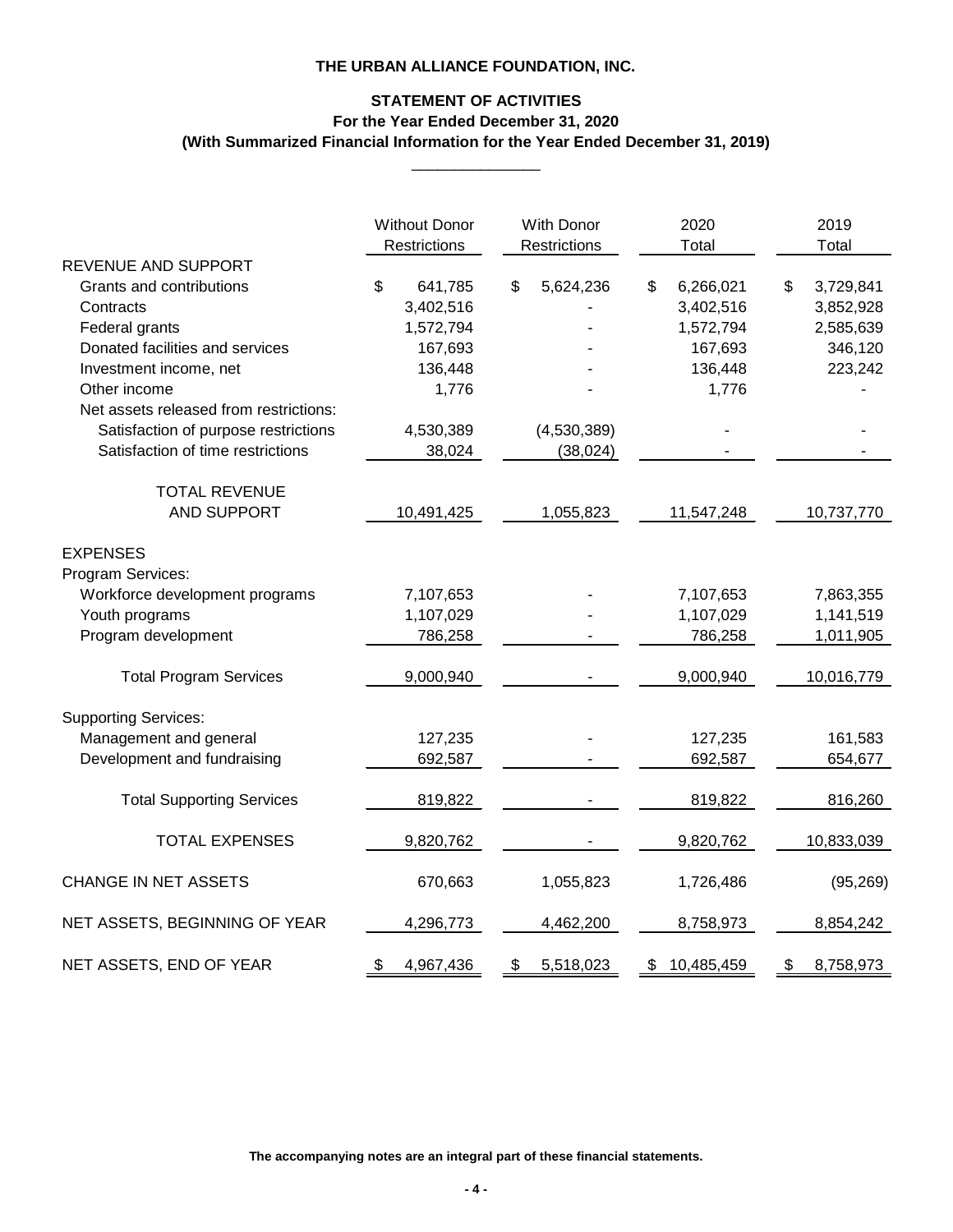# **STATEMENT OF FUNCTIONAL EXPENSES**

**For the Year Ended December 31, 2020 (With Summarized Financial Information for the Year Ended December 31, 2019)**

 $\overline{\phantom{a}}$  , where  $\overline{\phantom{a}}$ 

|                               |                                      |                   | <b>Program Services</b> |                              | <b>Supporting Services</b> |                                   |                                 |                 |               |
|-------------------------------|--------------------------------------|-------------------|-------------------------|------------------------------|----------------------------|-----------------------------------|---------------------------------|-----------------|---------------|
|                               | Workforce<br>Development<br>Programs | Youth<br>Programs | Program<br>Development  | Total<br>Program<br>Services | Management<br>and General  | Development<br>and<br>Fundraising | Total<br>Supporting<br>Services | 2020<br>Total   | 2019<br>Total |
| <b>Staff salaries</b>         | \$2,682,440                          | 444,783<br>\$     | 228,015<br>\$           | \$3,355,238                  | 72,474<br>\$               | \$<br>506,107                     | \$<br>578,581                   | 3,933,819<br>\$ | \$3,967,619   |
| Program intern wages          | 2,659,478                            | 301,800           |                         | 2,961,278                    |                            |                                   |                                 | 2,961,278       | 3,197,557     |
| Employee benefits             | 821,843                              | 129,090           | 40,991                  | 991,924                      | 12,986                     | 90,880                            | 103,866                         | 1,095,790       | 1,142,700     |
| Professional fees             | 168,093                              | 137,995           | 464,310                 | 770,398                      | 33,886                     | 17,921                            | 51,807                          | 822,205         | 1,007,364     |
| Occupancy and utilities       | 279,712                              | 43,566            | 30,942                  | 354,220                      | 5,007                      | 27,256                            | 32,263                          | 386,483         | 470,531       |
| Student activities            | 175,059                              | 3,718             |                         | 178,777                      |                            |                                   |                                 | 178,777         | 251,667       |
| Student training              | 108,624                              | 39                |                         | 108,663                      |                            |                                   |                                 | 108,663         | 237,088       |
| Computer supplies             | 60,823                               | 25,846            | 9,224                   | 95,893                       | 1,078                      | 9,135                             | 10,213                          | 106,106         | 93,773        |
| <b>Telecommunications</b>     | 39,148                               | 6,542             | 3,303                   | 48,993                       | 462                        | 3,863                             | 4,325                           | 53,318          | 47,623        |
| Printing                      | 27,328                               | 3,892             | 2,764                   | 33,984                       | 447                        | 11,036                            | 11,483                          | 45,467          | 53,019        |
| Travel                        | 27,472                               | 2,690             | 1,322                   | 31,484                       | 36                         | 3,318                             | 3,354                           | 34,838          | 187,195       |
| Miscellaneous                 | 10,211                               | 1,225             | 824                     | 12,260                       | 94                         | 15,314                            | 15,408                          | 27,668          | 49,147        |
| Insurance                     | 13,076                               | 2,037             | 1,446                   | 16,559                       | 234                        | 1,274                             | 1,508                           | 18,067          | 25,965        |
| Depreciation and amortization | 11,882                               | 1,851             | 1,314                   | 15,047                       | 213                        | 1,158                             | 1,371                           | 16,418          | 15,309        |
| Dues, fees and subscriptions  | 9,568                                | 517               | 1,362                   | 11,447                       | 34                         | 2,937                             | 2,971                           | 14,418          | 18,676        |
| Office supplies               | 7,216                                | 1,020             | 291                     | 8,527                        | 45                         | 268                               | 313                             | 8,840           | 21,071        |
| Meals and entertainment       | 5,680                                | 418               | 150                     | 6,248                        | 239                        | 426                               | 665                             | 6,913           | 41,281        |
| Public relations              |                                      |                   |                         |                              |                            | 1,694                             | 1,694                           | 1,694           | 5,454         |
| <b>TOTAL EXPENSES</b>         | \$7,107,653                          | \$1,107,029       | 786,258                 | \$9,000,940                  | 127,235                    | 692,587<br>\$                     | \$<br>819,822                   | \$<br>9,820,762 | \$10,833,039  |

**The accompanying notes are an integral part of these financial statements.**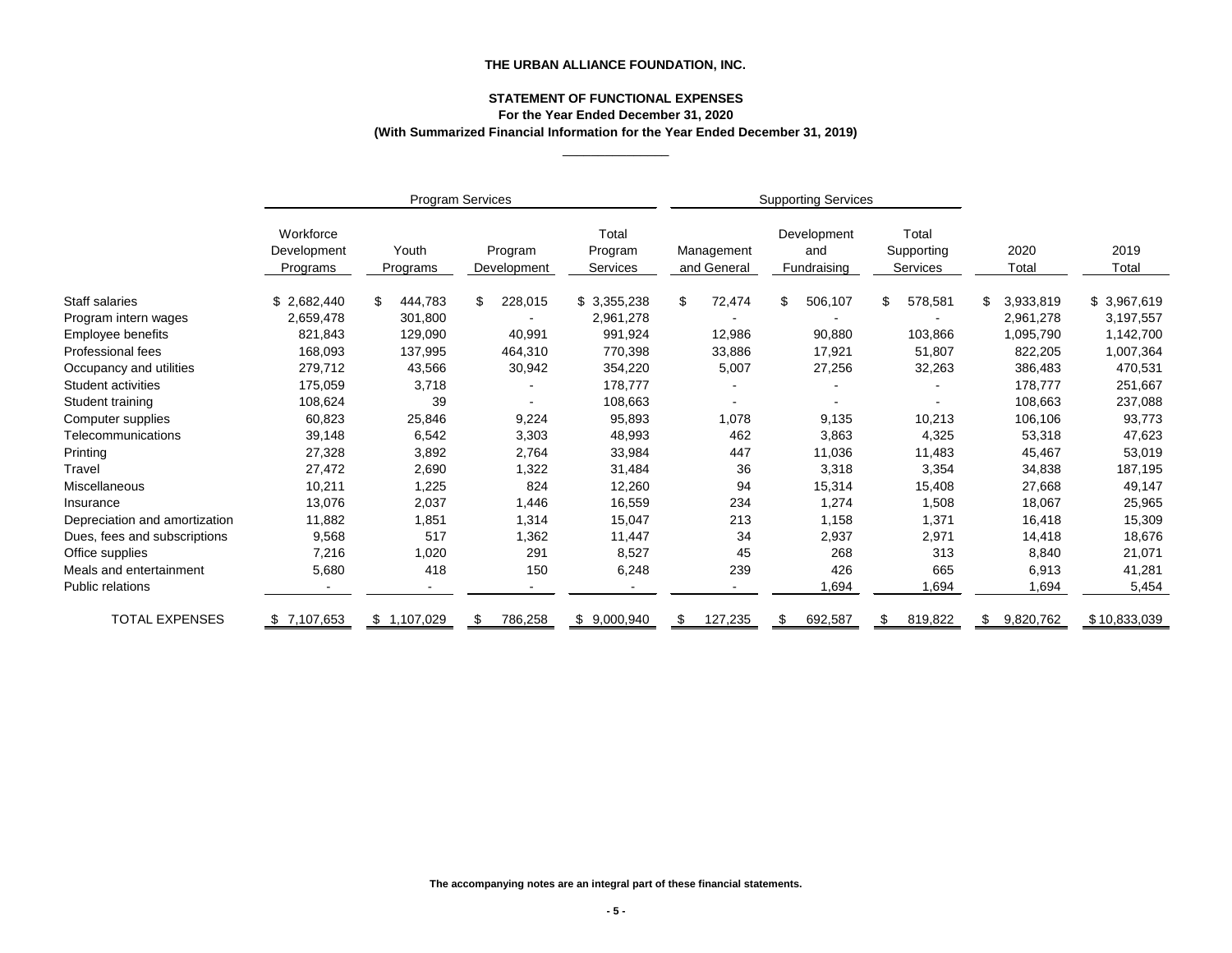# **STATEMENT OF CASH FLOWS For the Year Ended December 31, 2020**

**(With Summarized Financial Information for the Year Ended December 31, 2019)** \_\_\_\_\_\_\_\_\_\_\_\_\_\_\_

|                                                               | 2020            | 2019             |
|---------------------------------------------------------------|-----------------|------------------|
| CASH FLOWS FROM OPERATING ACTIVITIES                          |                 |                  |
| Change in net assets                                          | \$<br>1,726,486 | \$<br>(95, 269)  |
| Adjustments to reconcile change in net assets to net cash     |                 |                  |
| provided by operating activities:                             |                 |                  |
| Change in present value discount for grants and contributions | (21, 641)       | (3,784)          |
| Change in allowance for doubtful accounts                     | (9,600)         | 12,900           |
| Realized gains on investments                                 | (163)           | (633)            |
| Unrealized gains on investments                               | (82, 975)       | (157, 113)       |
| Depreciation and amortization                                 | 16,418          | 15,309           |
| Changes in assets and liabilities:                            |                 |                  |
| Accounts receivable                                           | 59,979          | 67,553           |
| Grants and contributions receivable                           | (100, 723)      | 1,105,726        |
| Other assets                                                  | (78, 969)       | (10, 239)        |
| Accounts payable and accrued expenses                         | (151, 564)      | (18, 926)        |
| Deferred revenue                                              | (25,040)        | 98,971           |
| Deferred rent                                                 | 4,370           | 12,466           |
| NET CASH PROVIDED BY OPERATING ACTIVITIES                     | 1,336,578       | 1,026,961        |
| CASH FLOWS FROM INVESTING ACTIVITIES                          |                 |                  |
| Purchase of investments                                       | (661, 331)      | (701, 729)       |
| Sale of investments                                           | 1,037,695       | 647,015          |
| Purchase of property and equipment                            |                 | (4, 577)         |
| NET CASH PROVIDED BY (USED IN) INVESTING ACTIVITIES           | 376,364         | (59, 291)        |
| CASH FLOWS FROM FINANCING ACTIVITIES                          |                 |                  |
| Payments on capital lease obligation                          | (14, 892)       | (14, 892)        |
| Proceeds from note payable                                    | 1,463,887       |                  |
| NET CASH PROVIDED BY (USED IN) FINANCING ACTIVITIES           | 1,448,995       | (14, 892)        |
| NET INCREASE IN CASH AND CASH EQUIVALENTS                     | 3,161,937       | 952,778          |
| CASH AND CASH EQUIVALENTS, BEGINNING OF YEAR                  | 5,107,481       | 4,154,703        |
| CASH AND CASH EQUIVALENTS, END OF YEAR                        | 8,269,418       | 5,107,481<br>\$. |
| Reconciliation of cash and cash equivalents                   |                 |                  |
| Cash and cash equivalents                                     | \$<br>6,688,308 | 3,848,945<br>\$  |
| Cash held for investment purposes                             | 1,581,110       |                  |
|                                                               |                 | 1,258,536        |
| <b>Total Cash and Cash Equivalents</b>                        | 8,269,418<br>\$ | 5,107,481<br>\$  |

**The accompanying notes are an integral part of these financial statements.**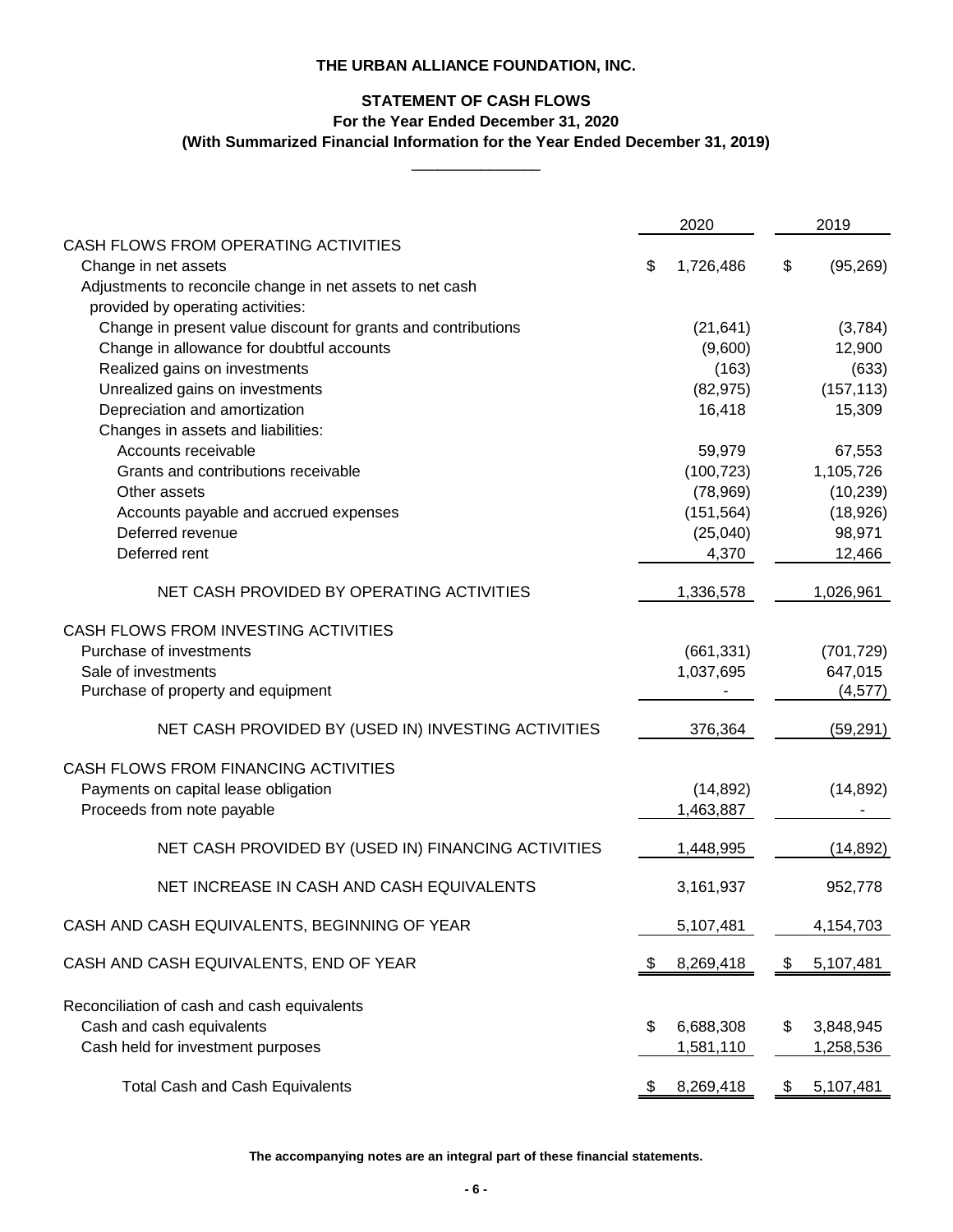#### **NOTES TO FINANCIAL STATEMENTS For the Year Ended December 31, 2020**

\_\_\_\_\_\_\_\_\_\_\_\_\_\_\_

#### 1. Organization and Summary of Significant Accounting Policies

#### **Organization**

The Urban Alliance Foundation, Inc. (the Foundation) was incorporated on August 11, 1995, under the laws of the District of Columbia. The Foundation was originally founded and created by a small group of volunteers to provide the tools necessary for youth living in underresourced Washington, DC neighborhoods to excel. The Foundation has expanded to serve youth in Washington, DC; Baltimore, MD; Montgomery County, MD; Chicago, IL, Northern Virginia (Arlington, Alexandria and Fairfax County) and Detroit, MI. The Foundation mobilizes a variety of community resources to provide youth with otherwise unavailable educational and employment opportunities. Its mission is to empower under-resourced youth to aspire, work and succeed through paid internships, professional skills training and mentoring. These activities are funded primarily from grants, contributions and contracts from businesses, corporations, nonprofit organizations, community members and the federal government.

#### **Basis of Accounting**

The accompanying financial statements of the Foundation have been prepared on the accrual basis of accounting in accordance with accounting principles generally accepted in the United States of America (GAAP). Consequently, revenue is recognized when earned and expenses are recognized when the obligation is incurred.

#### **Cash Equivalents**

The Foundation considers money market funds with maturities at time of purchase to be ninety days or less to be cash equivalents.

#### **Investments**

Investments consist of equity and fixed-income bond mutual funds, certificates of deposit and cash held in its operating reserve account. Investments are reported at fair value in the accompanying financial statements. Fair value is the price that would be received to sell an asset or paid to transfer a liability in an orderly transaction between market participants at the measurement date.

The change in unrealized appreciation or depreciation of investments is included in net investment income in the accompanying statement of activities. Realized gains and losses on sales of investments are computed on an average cost method, and are recorded on the trade date of the transaction and included in net investment income in the accompanying statement of activities.

#### **Fair Value Measurement**

In accordance with the accounting standards for fair value measurement for those assets and liabilities measured at fair value on a recurring basis, the Foundation has categorized its applicable financial instruments into a required fair value hierarchy. The fair value hierarchy gives the highest priority to quoted prices in active markets for identical assets or liabilities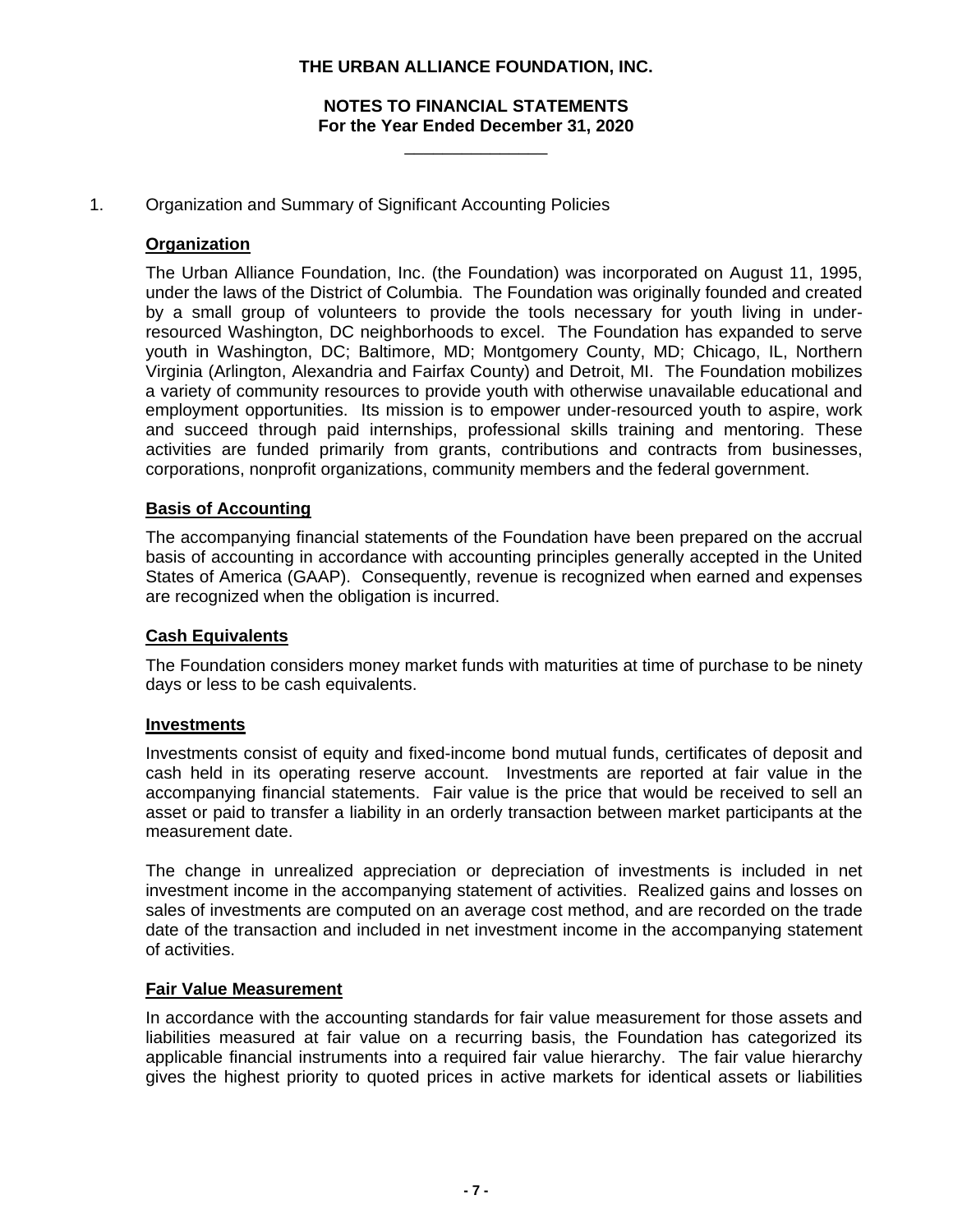#### **NOTES TO FINANCIAL STATEMENTS For the Year Ended December 31, 2020**

\_\_\_\_\_\_\_\_\_\_\_\_\_\_\_

1. Organization and Summary of Significant Accounting Policies (continued)

#### **Fair Value Measurement (continued)**

(Level 1) and the lowest priority to unobservable inputs (Level 3). If the inputs used to measure the financial instruments fall within different levels of the hierarchy, the categorization is based on the lowest level input that is significant to the fair value measurement of the instrument.

The applicable financial assets and liabilities are categorized based on the inputs to the valuation techniques as follows:

*Level 1* – Inputs based on quoted prices (unadjusted) in active markets for identical assets or liabilities accessible at the measurement date.

*Level 2* – Inputs other than quoted prices included in Level 1 that are observable for the asset or liability, either directly or indirectly, such as quoted prices for similar assets or liabilities in active markets.

*Level 3* – Unobservable inputs for the asset or liability, including the reporting entity's own assumptions in determining the fair value measurement.

As of December 31, 2020, only the Foundation's investments, as described in Note 2 of these financial statements, were measured at fair value on a recurring basis.

#### **Grants and Contributions Receivable**

Grants and contributions receivable that are expected to be collected within one year are recorded at net realizable value. Grants and contributions that are expected to be collected in future years are recorded at the net present value of their estimated future cash flows. The Foundation uses the allowance method to record potentially uncollectible receivables. The allowance is based on prior years' experience and management's analysis of specific receivables.

#### **Property and Equipment and Related Depreciation and Amortization**

Property and equipment are recorded at cost. The Foundation capitalizes expenditures for property and equipment that are in excess of \$1,250 and that have useful lives of more than one year. Depreciation on computers, office equipment and licenses is provided for on a straight-line basis over the estimated useful lives of the assets, which range from two to five years. The cost of property and equipment retired or disposed of is removed from the accounts, along with the related accumulated depreciation and amortization, and any gain or loss is reflected in revenue and support or expense in the accompanying statement of activities. Major additions are capitalized, while replacements, maintenance and repairs that do not improve or extend the lives of the respective assets are expensed as incurred.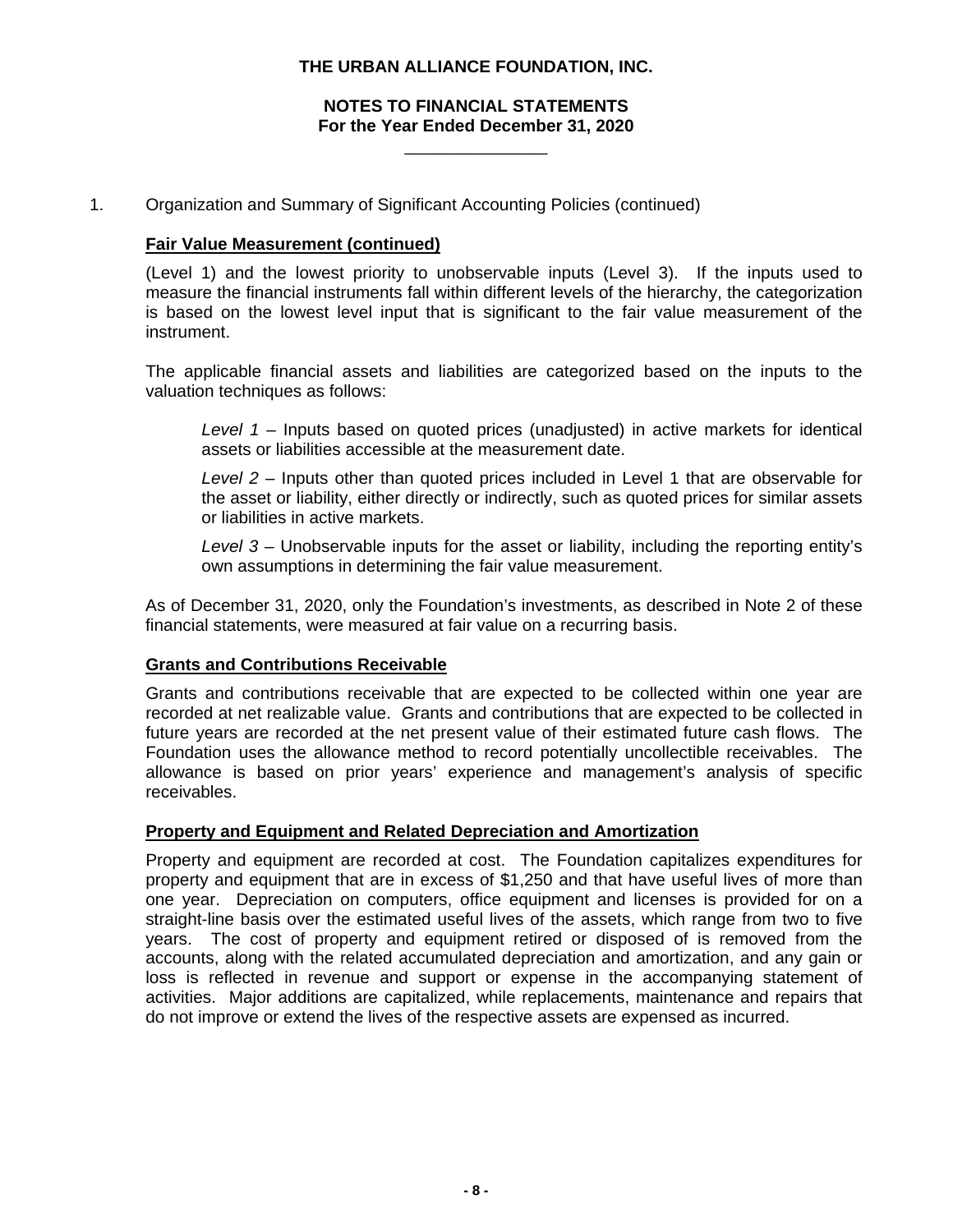#### **NOTES TO FINANCIAL STATEMENTS For the Year Ended December 31, 2020**

\_\_\_\_\_\_\_\_\_\_\_\_\_\_\_

1. Organization and Summary of Significant Accounting Policies (continued)

### **Net Assets**

The Foundation's net assets are reported as follows:

- Net assets without donor restrictions represent the portion of expendable funds that are available for any purpose in performing the primary objectives of the Foundation at the discretion of the Foundation's management and the Board of Directors (the Board). From time to time, the Board designates a portion of these net assets for specific purposes, which makes them unavailable for use at management's discretion. The Board has designated \$3,205,500 of net assets without donor restrictions to be used as described in Note 6.
- Net assets with donor restrictions represent funds that are specifically restricted by donors for use in various programs and/or for a specific period of time. These donor restrictions can be temporary in nature in that they will be met by actions of the Foundation or by the passage of time. Other donor restrictions are perpetual in nature, whereby the donor has stipulated that the funds be maintained in perpetuity. As of December 31, 2020, the Foundation had no net assets with donor restrictions that are required to be maintained in perpetuity.

#### **Revenue Recognition**

Unconditional contributions and grants are reported as revenue and support in the year in which payments are received and/or unconditional promises to give are made. Unconditional grants and contributions are recorded as with or without donor restrictions depending upon the existence and/or nature of any donor restrictions. Unconditional support that is restricted by the donor is reported as an increase in net assets with donor restrictions and then reclassified to net assets without donor restrictions when the restriction expires. Unconditional promises to give that have been awarded to the Foundation, but not yet received, are reflected as grants and contributions receivable in the accompanying statement of financial position. A contribution is considered conditional if the agreement includes a measureable performance or barrier and a right of return. Conditional promises to give are not recognized until they become unconditional, that is, when the barrier(s) in the agreement are met.

The Foundation has cost-reimbursable grants with U.S. government agencies and are conditioned upon certain performance requirements and are recognized as conditions have been met. Amounts related to these conditional grants that are recognized and released in the same year are included as grants and contributions without donor restrictions in the accompanying statement of activities. Revenue recognized on these grants for which billings have not been collected from the grantors is included in grants and contributions receivable in the accompanying statement of financial position.

The Foundation also has other contracts with private organizations in exchange for services. These contracts contain multiple performance obligations, and revenue under these contracts is recognized at the point in time that the performance obligations are provided under the contract. Revenue recognized on the contracts for which payments have not been received is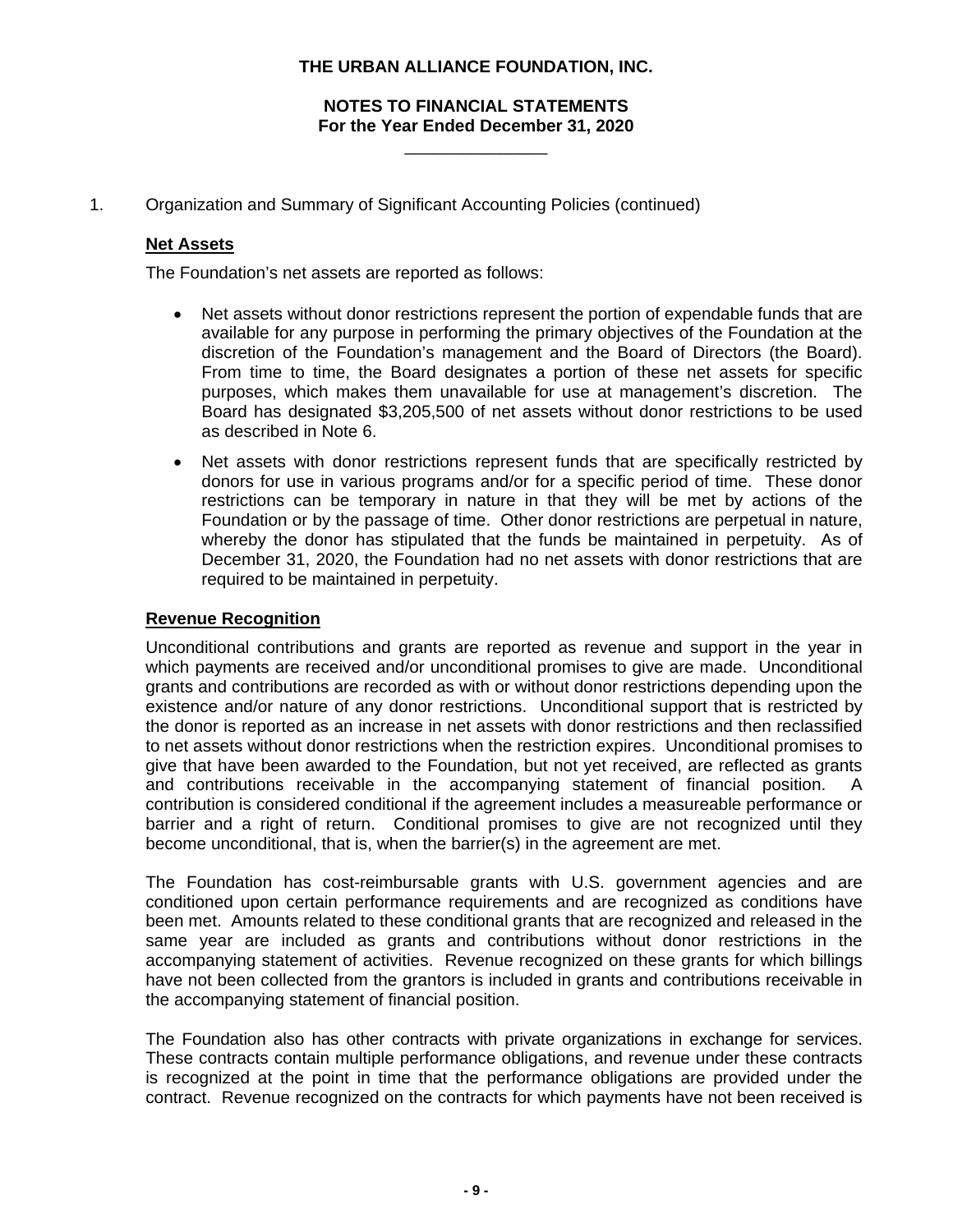#### **NOTES TO FINANCIAL STATEMENTS For the Year Ended December 31, 2020**

\_\_\_\_\_\_\_\_\_\_\_\_\_\_\_

1. Organization and Summary of Significant Accounting Policies (continued)

#### **Revenue Recognition (continued)**

reflected as accounts receivable in the accompanying statement of financial position. Contract payments received but not yet expended for the purpose of the contract are reflected as deferred revenue in the accompanying statement of financial position. The Foundation's deferred revenue are short-term in nature and are recognized as contract revenue in the following fiscal year when the performance obligations are met.

#### **Donated Facilities and Services**

In-kind contributions are recognized as revenue and expense in the accompanying statement of activities at their estimated fair value, as provided by the donor, at the date of receipt. Inkind contributions consist of contributed professional services and facilities that benefit both program and supporting services.

#### **Functional Allocation of Expenses**

The costs of providing the various programs and other activities have been summarized on a functional basis in the accompanying statement of functional expenses. Expenses directly attributable to a specific functional area have been reported as an expense of that function. Direct salaries and benefits are allocated based on time sheets. Shared costs that benefit multiple functional areas have been allocated among the various functional areas based on the percentage of direct costs to total costs.

#### **Estimates**

The preparation of financial statements in conformity with GAAP requires management to make estimates and assumptions that affect certain reported amounts and disclosures. Accordingly, actual results could differ from those estimates.

#### 2. Investments

The following table summarizes the Foundation's investments, measured at fair value on a recurring basis, as of December 31, 2020:

|                                          | Fair Value |         | <b>Quoted Prices</b><br>in Active<br>Markets for<br>Identical<br>Assets/<br>Liabilities<br>(Level 1) |         | Significant<br>Other<br>Observable<br>Inputs<br>(Level 2) |                          | Significant<br>Unobservable<br>Inputs<br>(Level 3) |      |
|------------------------------------------|------------|---------|------------------------------------------------------------------------------------------------------|---------|-----------------------------------------------------------|--------------------------|----------------------------------------------------|------|
| Equity mutual funds<br>Fixed-income bond | \$         | 995,879 | \$                                                                                                   | 995,879 | \$                                                        | $\overline{\phantom{a}}$ | \$                                                 | $\,$ |
| mutual funds                             |            | 376,115 |                                                                                                      | 376,115 |                                                           | -                        |                                                    | -    |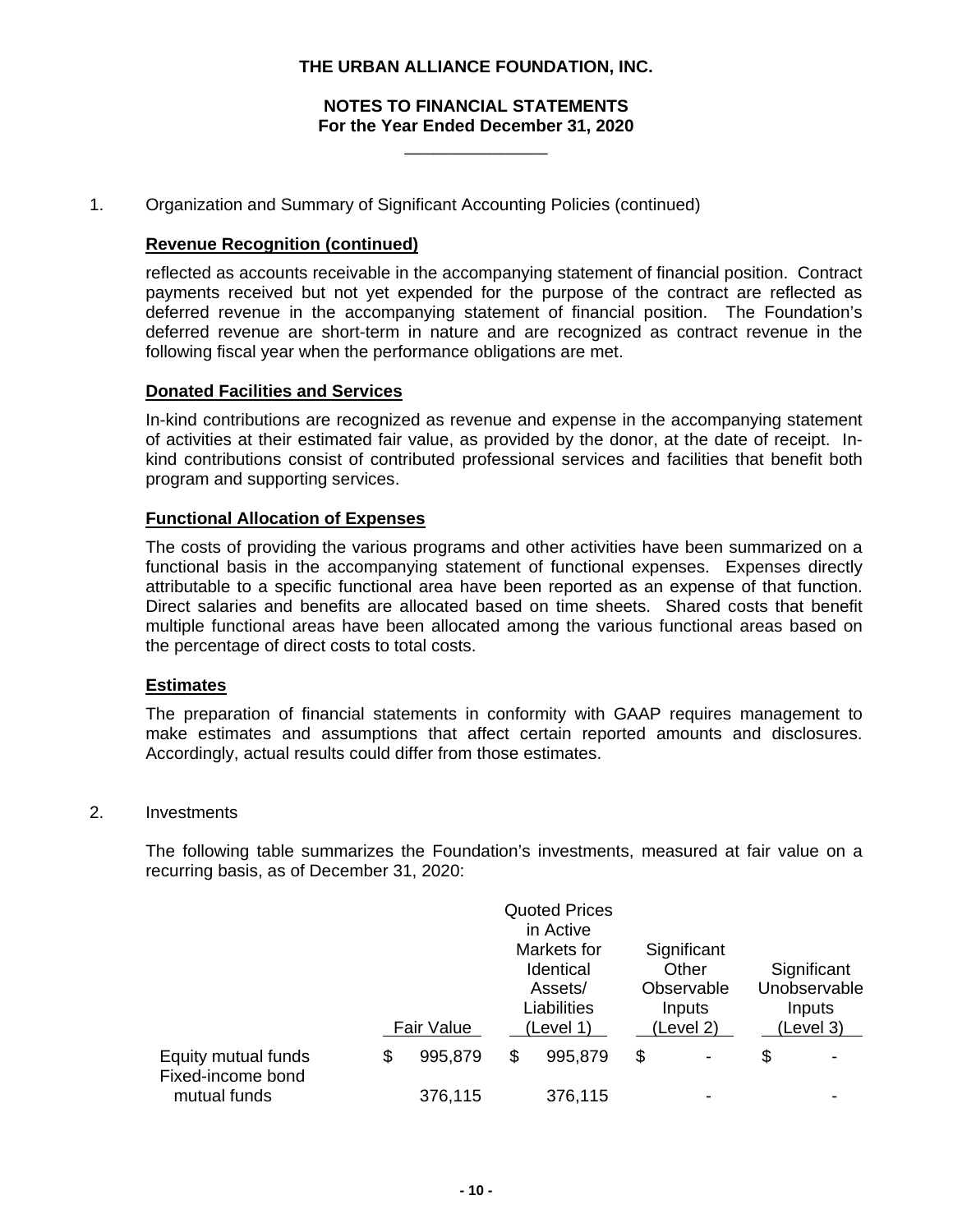#### **NOTES TO FINANCIAL STATEMENTS For the Year Ended December 31, 2020** \_\_\_\_\_\_\_\_\_\_\_\_\_\_\_

#### 2. Investments (continued)

| (continued)                                                                | <b>Fair Value</b> | <b>Quoted Prices</b><br>in Active<br>Markets for<br>Identical<br>Assets/<br>Liabilities<br>(Level 1) | Significant<br>Other<br>Observable<br>Inputs<br>(Level 2) | Significant<br>Unobservable<br>Inputs<br>(Level 3) |
|----------------------------------------------------------------------------|-------------------|------------------------------------------------------------------------------------------------------|-----------------------------------------------------------|----------------------------------------------------|
| Certificates of deposit                                                    | 300,096<br>S      | \$                                                                                                   | 300,096                                                   | \$                                                 |
| <b>Total Investments</b><br>Measured in the<br><b>Fair Value Hierarchy</b> | 1,672,090         | 1,371,994                                                                                            | 300,096                                                   | \$                                                 |
| Cash                                                                       | 1,581,110         |                                                                                                      |                                                           |                                                    |
| <b>Total Investments</b>                                                   | 3,253,200         |                                                                                                      |                                                           |                                                    |

The Foundation used the following methods and significant assumptions to estimate fair value:

*Mutual funds–* Valued based on quoted prices available in active markets for identical assets.

*Certificates of deposit –* Valued at amortized cost which approximates fair value.

Investment income for the year ended December 31, 2020, is summarized as follows:

| Unrealized gain        | 82,975  |
|------------------------|---------|
| Realized gains         | 163     |
| Interest and dividends | 53,310  |
| Investment Income, Net | 136,448 |

#### 3. Grants and Contributions Receivable

Grants and contributions receivable represent amounts due from federal agencies and foundations, corporations and individual donors. Grants and contributions receivable were composed of the following as of December 31, 2020:

| Federal grants receivable                                 | S. | 572,829      |
|-----------------------------------------------------------|----|--------------|
| Other grants, contributions and miscellaneous receivables |    | 2,164,352    |
| Grants, Contributions and Contracts Receivable, Net       |    | \$ 2,737,181 |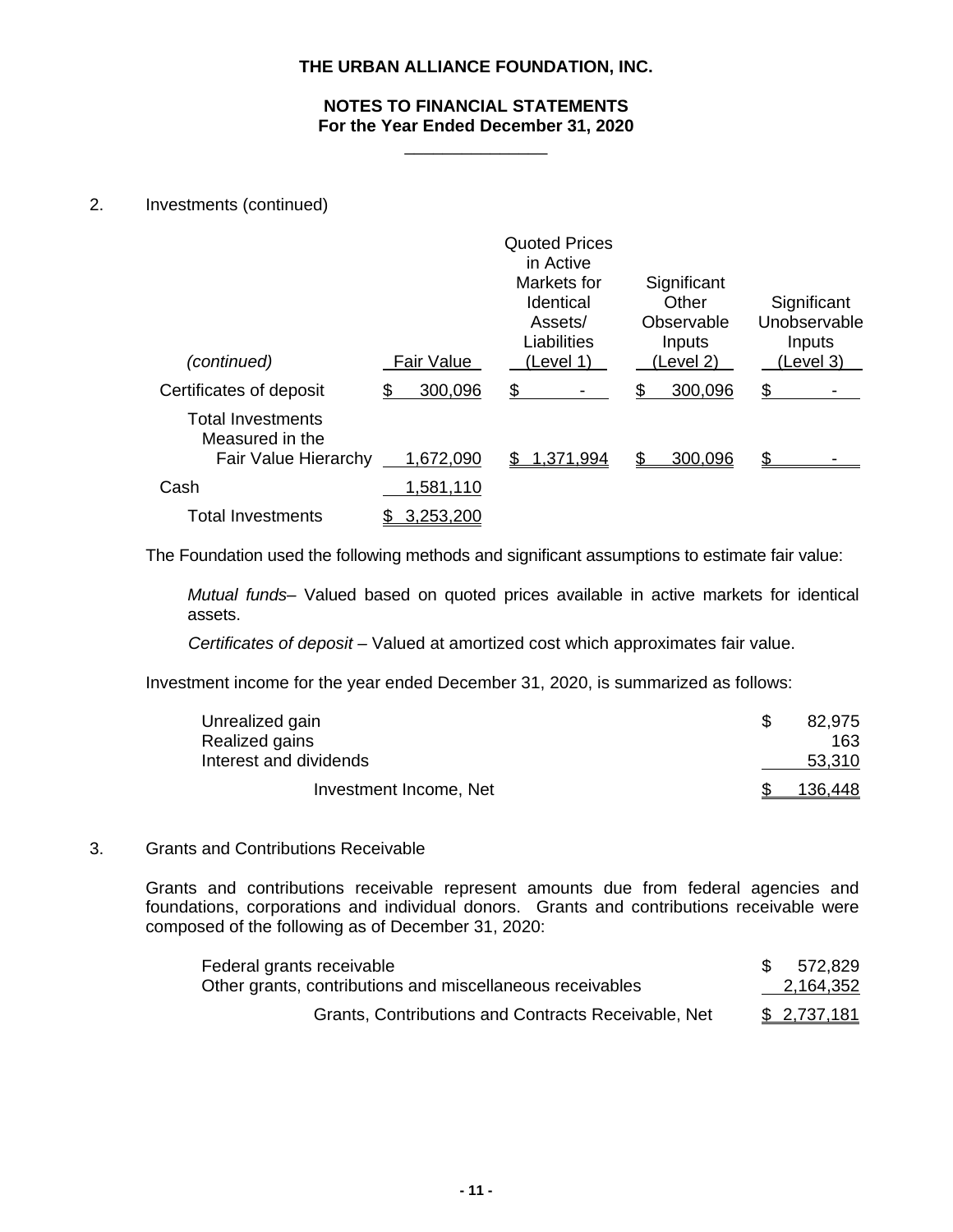#### **NOTES TO FINANCIAL STATEMENTS For the Year Ended December 31, 2020** \_\_\_\_\_\_\_\_\_\_\_\_\_\_\_

#### 3. Grants and Contributions Receivable (continued)

Grants, contributions and contracts receivable were due as follows as of December 31, 2020:

| Less than one year<br>One to five years          | \$2,209,441<br>563,349 |
|--------------------------------------------------|------------------------|
| <b>Total Grants and Contributions Receivable</b> | 2,772,790              |
| Less: Discount to Net Present Value              | (35,609)               |
| <b>Grants and Contributions Receivable, Net</b>  | <u>\$2,737,181</u>     |

The Foundation has received Federal conditional grants totaling \$9,776,210 as of December 31, 2020. The Foundation records revenue and support on these Federal conditional grants as the conditions are met. During the year ended December 31, 2020, the Foundation recognized \$1,572,794 of revenue without donor restrictions from these Federal conditional grants. As of December 31, 2020, the Foundation has yet to recognize revenue of approximately \$706,000 related to these Federal conditional grants as the conditions specified in the grant have not been met.

The Foundation also has received various other conditional grants from private organizations totaling \$2,083,015 as of December 31, 2020. During the year ended December 31, 2020, the Foundation recognized \$739,730 of revenue from these conditional grants. As of December 31, 2020, the Foundation has yet to recognize revenue of approximately \$949,600 related to these conditional grants as conditions have not been met by the Foundation nor approved by the grantors.

4. Property and Equipment

Property and equipment consisted of the following at December 31, 2020:

| Computer and office equipment<br>Equipment under capital leases | S | 19.919<br>74,460 |
|-----------------------------------------------------------------|---|------------------|
| Software                                                        |   | 51,377           |
| <b>Total Property and Equipment</b>                             |   | 145,756          |
| Less: Accumulated Depreciation and Amortization                 |   | (135,386)        |
| Property and Equipment, Net                                     |   | 10.370           |

Depreciation and amortization expense totaled \$16,418 for the year ended December 31, 2020.

5. Note Payable

On April 17, 2020, the Foundation entered into a Small Business Administration (SBA) loan with its financial institution under the Paycheck Protection Program (PPP) for the amount of \$1,463,887. The loan will mature on April 17, 2022, and has a fixed interest rate of 1% per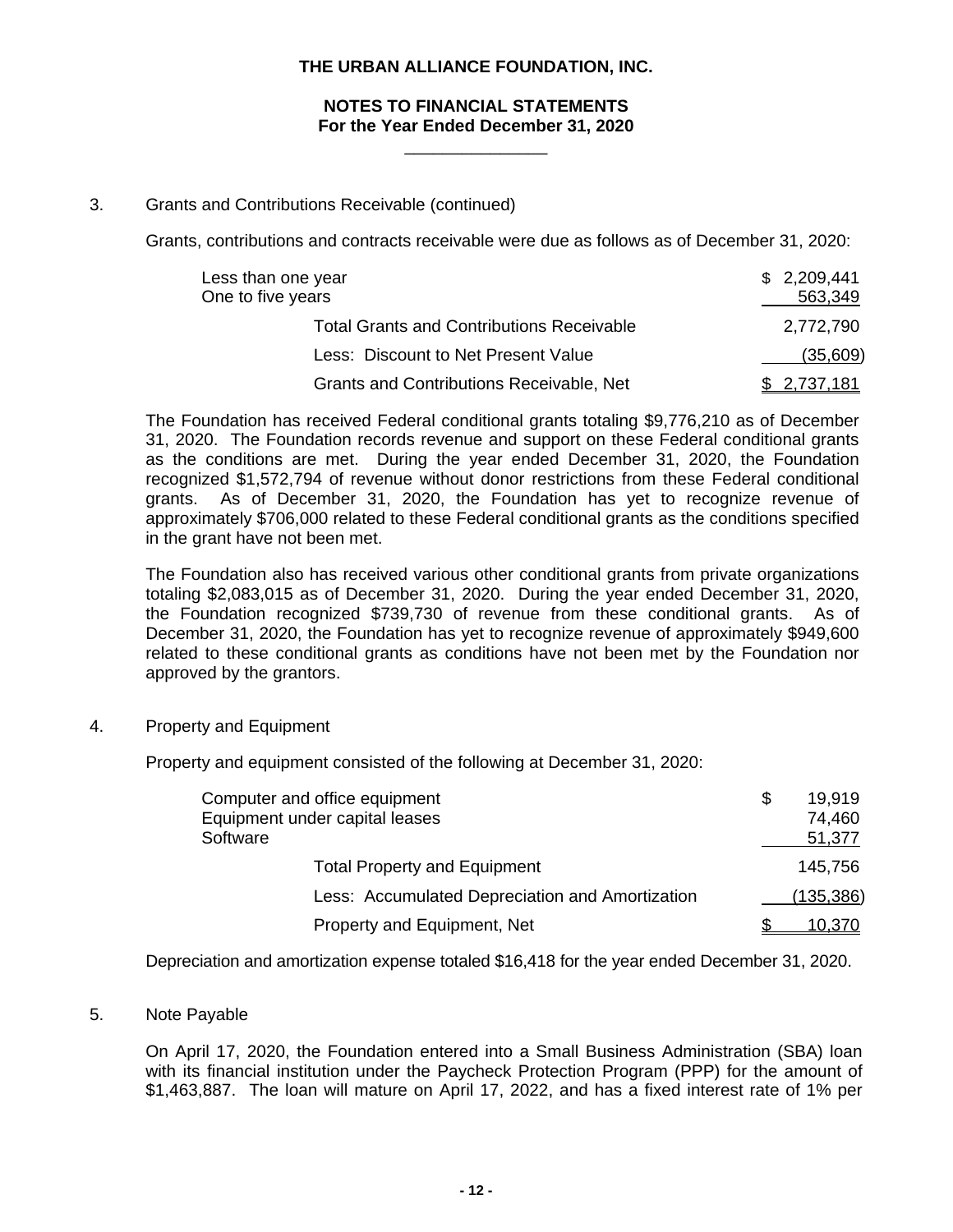#### **NOTES TO FINANCIAL STATEMENTS For the Year Ended December 31, 2020**

\_\_\_\_\_\_\_\_\_\_\_\_\_\_\_

#### 5. Note Payable (continued)

annum. Consecutive monthly payments of principal and interest will commence one month after the earlier of the following: (1) the date the financial institution receives the applicable forgiveness amount from the SBA; or (2) the date that is 10 months after the end of the forgiveness pursuant to the PPP, which established minimum amounts of the loan to be used to cover payroll costs and the remainder used for mortgage interest, rent and utility costs over a specified period of time after the loan is made, assuming the number of employees and compensation levels are maintained. The Foundation applied for PPP loan forgiveness and SBA approved the forgiveness on April 27, 2021.

#### 6. Net Assets

#### **Net Assets Without Donor Restrictions**

As of December 31, 2020, the Foundation's net assets without donor restrictions were as follows:

| Undesignated                                 | \$1,761,936 |
|----------------------------------------------|-------------|
| Board-designated                             | 3,205,500   |
| Total Net Assets Without Donor Restrictions. | \$4.967.436 |

The Foundation's net assets without donor restrictions are composed of undesignated amounts and board-designated amounts for an operating reserve. The Board of the Foundation has established an operating reserve fund to provide for future financial needs and special projects of the Foundation. Such funds, including all allocable investment income on the funds, are reflected as board-designated net assets in the accompanying financial statements. No board-designated funds were used during the year ended December 31, 2020. In March 2021, the Board approved an addition to the board-designated fund of \$250,000 retroactive to December 31, 2020. During the year ended December 31, 2020, the Foundation also added \$48,500 of investment earnings to the board-designated fund in accordance with the operating reserve policy.

The Foundation does not consider its board-designated fund to be a quasi-endowment fund.

#### **Net Assets With Donor Restrictions**

As of December 31, 2020, net assets with donor restrictions were restricted for the following:

| Workforce development programs                  | \$4,855,755 |
|-------------------------------------------------|-------------|
| Program development                             | 115,209     |
| Matching funds                                  | 426.397     |
| Youth programs                                  | 45.621      |
| Restricted due to time                          | 75,041      |
| <b>Total Net Assets With Donor Restrictions</b> | \$5,518,023 |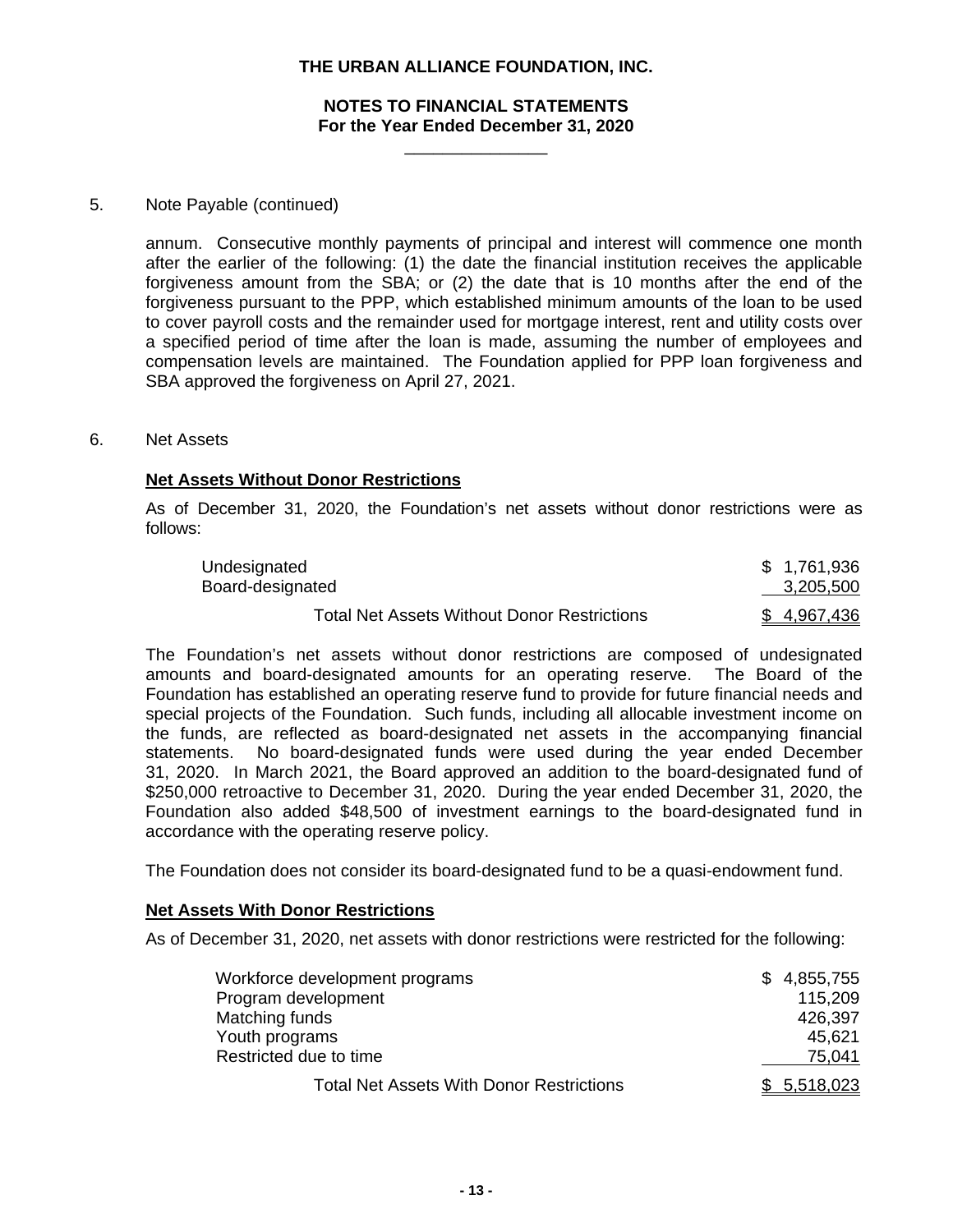#### **NOTES TO FINANCIAL STATEMENTS For the Year Ended December 31, 2020**  \_\_\_\_\_\_\_\_\_\_\_\_\_\_\_

#### 6. Net Assets (continued)

#### **Net Assets With Donor Restrictions (continued)**

Net assets were released from donor restrictions by incurring expenses that satisfied the restricted purposes. For the year ended December 31, 2020, net assets released from restrictions were as follows:

| Satisfaction of purpose restrictions:                    |             |
|----------------------------------------------------------|-------------|
| Workforce development programs                           | \$4,175,859 |
| Program development                                      | 67,171      |
| Matching funds                                           | 175,347     |
| Youth programs                                           | 112,012     |
| <b>Total Satisfaction of Purpose Restrictions</b>        | 4,530,389   |
| Satisfaction of time restrictions                        | 38,024      |
| <b>Total Net Assets Released from Donor Restrictions</b> | 4.568.413   |

7. Donated Services and Facilities

During the year ended December 31, 2020, the Foundation received donated services and facilities as follows:

| Donated facilities - classrooms              | 15.276  |
|----------------------------------------------|---------|
| Donated professional services                | 60.772  |
| Donated facilities – office space            | 83,645  |
| Donated program services                     | 8.000   |
| <b>Total Donated Facilities and Services</b> | 167.693 |

8. Commitments and Contingencies

#### **Office Leases**

*District of Columbia*: The Foundation occupies office space under a five-year agreement for office space and related services from a limited liability company owned by one of the Foundation's board members. The current agreement expires on October 31, 2022. The agreement can be terminated by either party with six months' written notice without cause. Under the terms of the agreement, the fee for the space and office services escalates annually by the greater of 2% or the annual increase in the U.S. City Average Consumer Price Index. The payments required for the space and services are estimated to be below fair value. Management's estimate of the difference between fair value and the amount paid by the Foundation has been recorded as an in-kind contribution and corresponding donated rent expense.

*Baltimore*: The Foundation leases office space under a three-year operating lease that expires on November 30, 2023. The rent escalates by 3% annually beginning December 1, 2021. In addition, the landlord charges additional rent for common areas and building maintenance.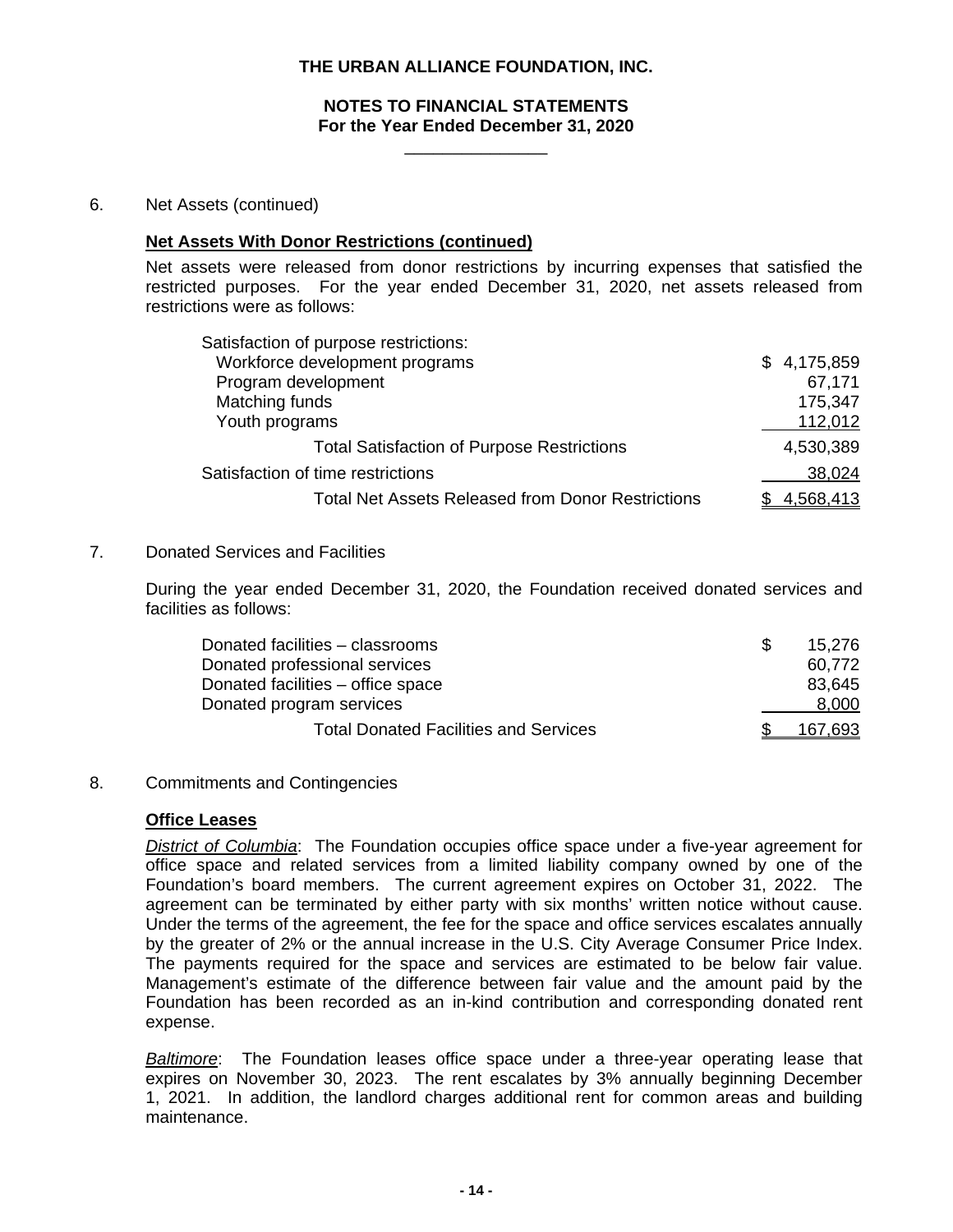#### **NOTES TO FINANCIAL STATEMENTS For the Year Ended December 31, 2020**

\_\_\_\_\_\_\_\_\_\_\_\_\_\_\_

#### 8. Commitments and Contingencies (continued)

#### **Office Leases (continued)**

*Chicago*: The Foundation leases office space under a five-year operating lease which is scheduled to expire on August 31, 2023. Under the terms of the lease, rent escalates annually per an established schedule in accordance with the lease term. The lease provides for three months of rent abatement. In addition, the landlord charges additional amounts for utilities.

Under GAAP, scheduled rent increases over a lease term are recognized on a straight-line basis over the term of the lease. The difference between the GAAP rent expense and the required lease payments is recorded as deferred rent in the accompanying statement of financial position.

Future minimum lease payments for the stated terms of these leases subject to increases based on operating expenses, real estate taxes and consumer price index adjustments, are as follows:

| For the Year Ending<br>December 31, |                                    |  |
|-------------------------------------|------------------------------------|--|
| 2021<br>2022<br>2023                | 333,216<br>\$<br>302,070<br>74,649 |  |
| Total                               | <u>709,935</u>                     |  |

Rent expense under all of these lease agreements, exclusive of the in-kind rent recognized, totaled \$302,836 for the year ended December 31, 2020, and is included in occupancy and utilities in the accompanying statement of functional expenses.

#### **Concentration of Credit Risk**

The Foundation maintains its cash and cash equivalents with certain commercial financial institutions. While the amounts, at times, may exceed the Federal Deposit Insurance Corporation (FDIC) insured limit of \$250,000 per depositor per institution, the Foundation monitors the creditworthiness of these institutions and has not experienced, nor does it anticipate, any loss of funds. As of December 31, 2020, the Foundation's balance in excess of the amount guaranteed by the FDIC was approximately \$5,462,000.

#### **Compliance Audit**

The Foundation has received federal grants that are subject to review, audit and adjustment by various federal agencies for qualified expenses charged to the grants. Such audits could lead to requests for reimbursement to the federal agencies for any expenditures or claims disallowed under the terms of the agreements. The amount of expenditures which may be disallowed by the federal agencies cannot be determined at this time although the Foundation expects such amounts, if any, to be insignificant.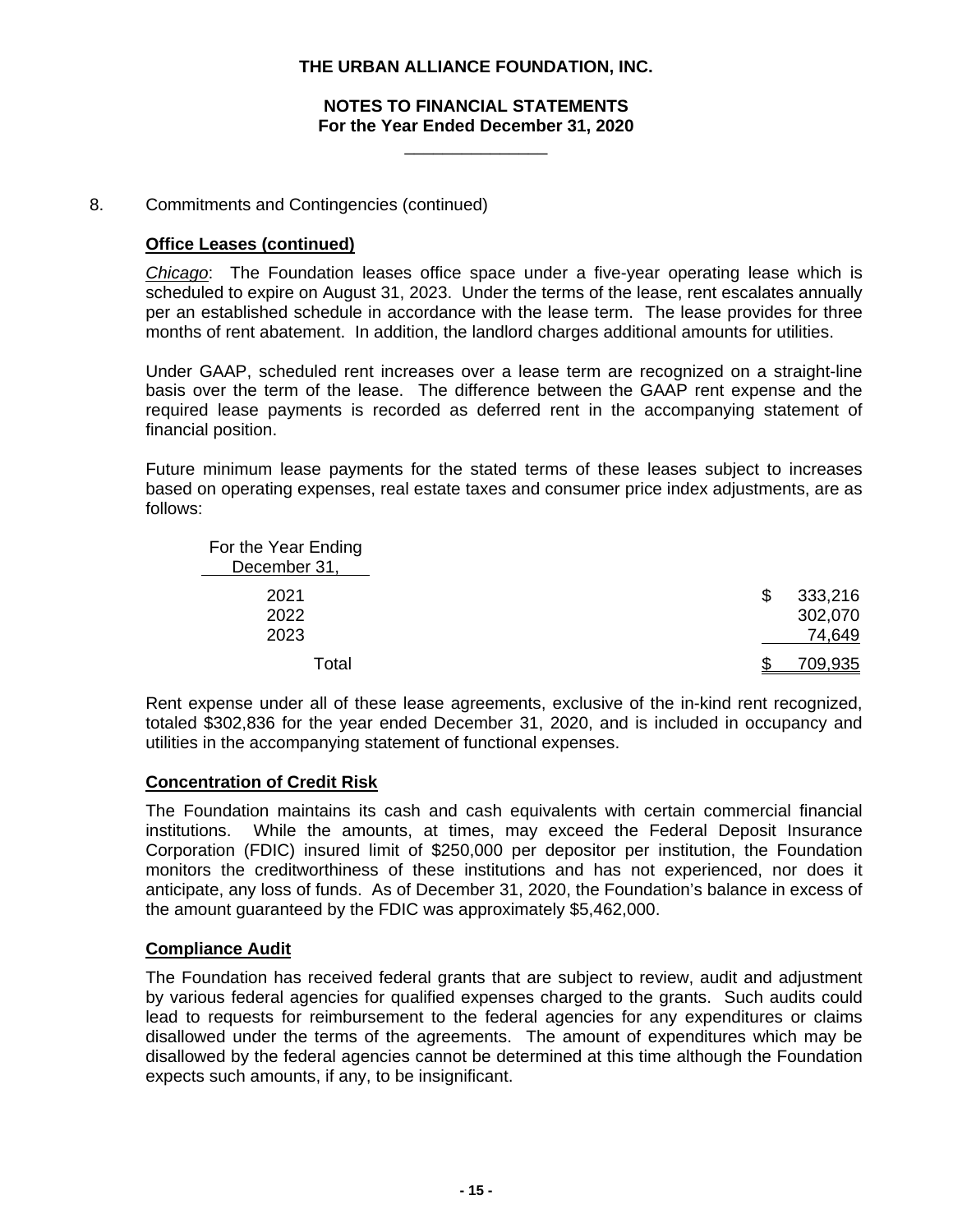#### **NOTES TO FINANCIAL STATEMENTS For the Year Ended December 31, 2020**

\_\_\_\_\_\_\_\_\_\_\_\_\_\_\_

#### 8. Commitments and Contingencies (continued)

#### **Global Pandemic**

The COVID-19 outbreak in the United States has caused business disruption through mandated and voluntary closings of businesses across the country for non-essential services. While the disruption is currently expected to be temporary, there is considerable uncertainty about the duration of closings. The Foundation has been able to continue most of its operations in a remote environment; however, at this point, the extent to which COVID-19 may impact the Foundation's financial condition or results of operations is uncertain.

#### 9. Availability and Liquidity

The Foundation's financial assets available within one year of the statement of financial position date for general expenditures were as follows:

| Financial assets at year-end:                                                                                                                                                      |             |
|------------------------------------------------------------------------------------------------------------------------------------------------------------------------------------|-------------|
| Cash and cash equivalents                                                                                                                                                          | \$6,688,308 |
| Investments                                                                                                                                                                        | 3,253,200   |
| Accounts receivable, net                                                                                                                                                           | 317,531     |
| Grants and contributions receivable, net                                                                                                                                           | 2,737,181   |
| <b>Total Financial Assets at Year-End</b>                                                                                                                                          | 12,996,220  |
| Less amount not available to be used within one year:<br>Amounts unavailable for general expenditures within one year<br>Amounts unavailable to management without Board approval: | (707, 203)  |
| Board-designated                                                                                                                                                                   | (3,205,500) |
| Financial Assets Available to Meet<br>General Expenditures Within One Year                                                                                                         | 9,083,517   |

The Foundation has various sources of liquidity at its disposal, including cash and cash equivalents, which are available for general expenditures, liabilities and other obligations as they come due. Management is focused on ensuring the financial liquidity of the Foundation throughout the year. The Foundation monitors its cash flow needs on quarterly basis and is aware of the cyclical nature of cash flows related to the timing of the Foundation's various funding sources and programmatic expenditures. As part of the Foundation's liquidity plan, excess cash is invested in short-term investment vehicles, including money market funds and certificates of deposit. The Foundation can liquidate these cash equivalents at any time to make funds available for current cash flow needs. Additionally, the Foundation has a boarddesignated operating reserve fund that could be liquidated and made available for current operations with Board approval, if necessary.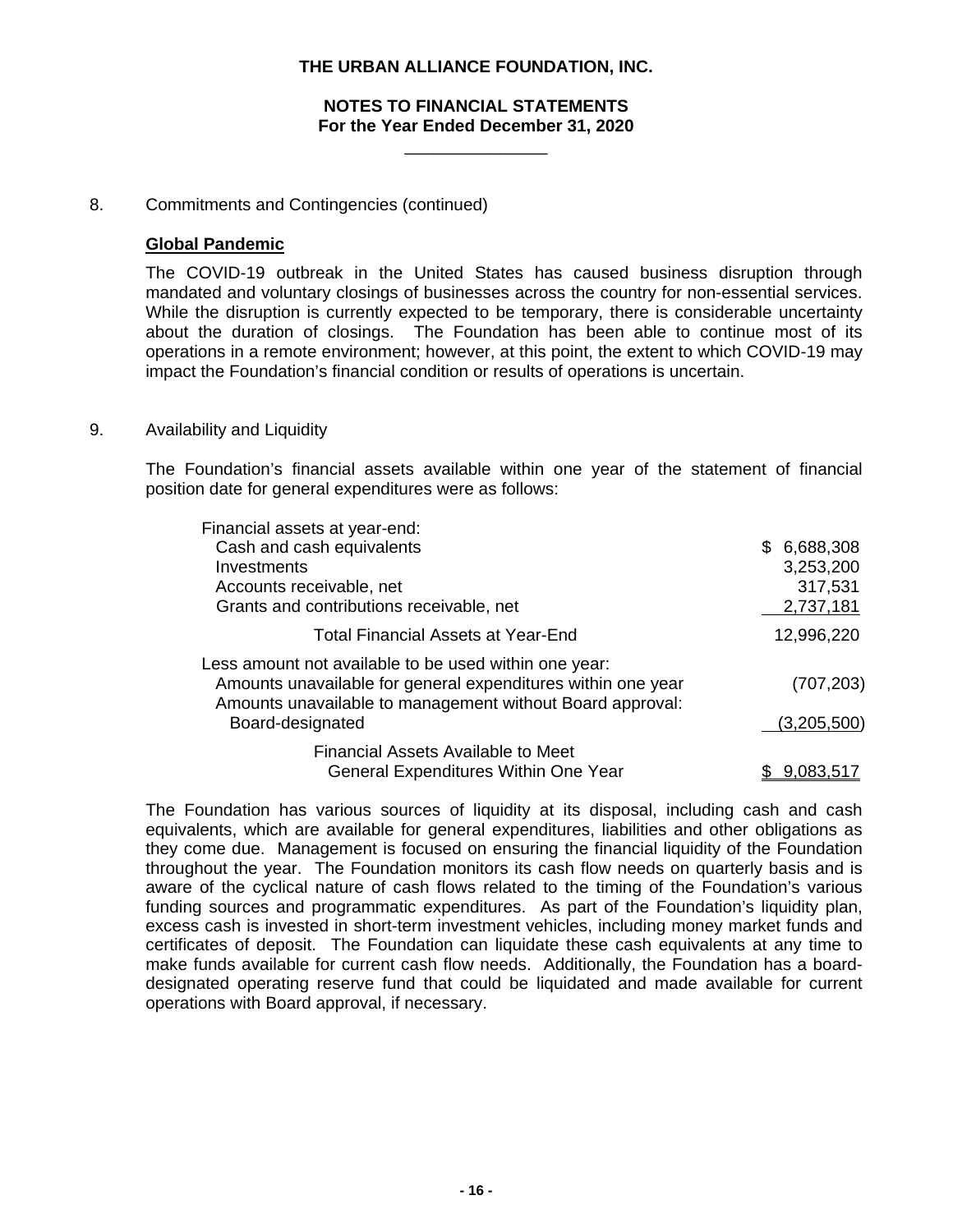#### **NOTES TO FINANCIAL STATEMENTS For the Year Ended December 31, 2020**

\_\_\_\_\_\_\_\_\_\_\_\_\_\_\_

#### 10. Related Parties

As disclosed in Note 8, during the year ended December 31, 2020, the Foundation leased office space from a limited liability company owned by one of the Foundation's board members. The Foundation paid approximately \$187,000 under this agreement for rent, utilities, maintenance, office cleaning and other occupancy fees.

#### 11. Pension Plan

The Foundation maintains a defined contribution pension plan under Section 403(b) of the Internal Revenue Code (the IRC) that covers substantially all of the Foundation's full-time employees. Employees may elect to defer and contribute to the plan a portion of their compensation up to the federal tax limitation. The Foundation matches employee contributions to the plan up to 3% of an employee's annual salary. The Foundation's matching contributions for the year ended December 31, 2020, totaled \$84,005.

#### 12. Income Taxes

Under the IRC Section 501(c)(3), the Foundation is exempt from federal taxes on income other than net unrelated business income. No provision for income taxes is required as of December 31, 2020, as the Foundation had no taxable net realized business income.

The Foundation has adopted the authoritative guidance relating to accounting for uncertainty in income taxes included in FASB Accounting Standards Codification Topic 740, *Income Taxes*. These provisions provide consistent guidance for the accounting for uncertainty in income taxes recognized in an entity's financial statements and prescribe a threshold of "more likely than not" for recognition and derecognition of tax positions taken or expected to be taken in a tax return. The Foundation evaluated its uncertainty in income taxes for the year ended December 31, 2020, and determined that there were no matters that would require recognition in the financial statements or that may have any effect on its tax-exempt status. As of December 31, 2020, there are no audits for any tax periods pending or in progress. It is the Foundation's policy to recognize interest and/or penalties related to uncertainty in income taxes, if any, in income tax or interest expense.

#### 13. Reclassifications

Certain 2019 amounts have been reclassified to conform to the 2020 presentation.

#### 14. Prior Year Summarized Financial Information

The financial statements include certain prior year summarized comparative information in total but not by net asset class. Such information does not include sufficient detail to constitute a presentation in conformity with GAAP. Accordingly, such information should be read in conjunction with the Foundation's financial statements for the year ended December 31, 2019, from which the summarized information was derived.